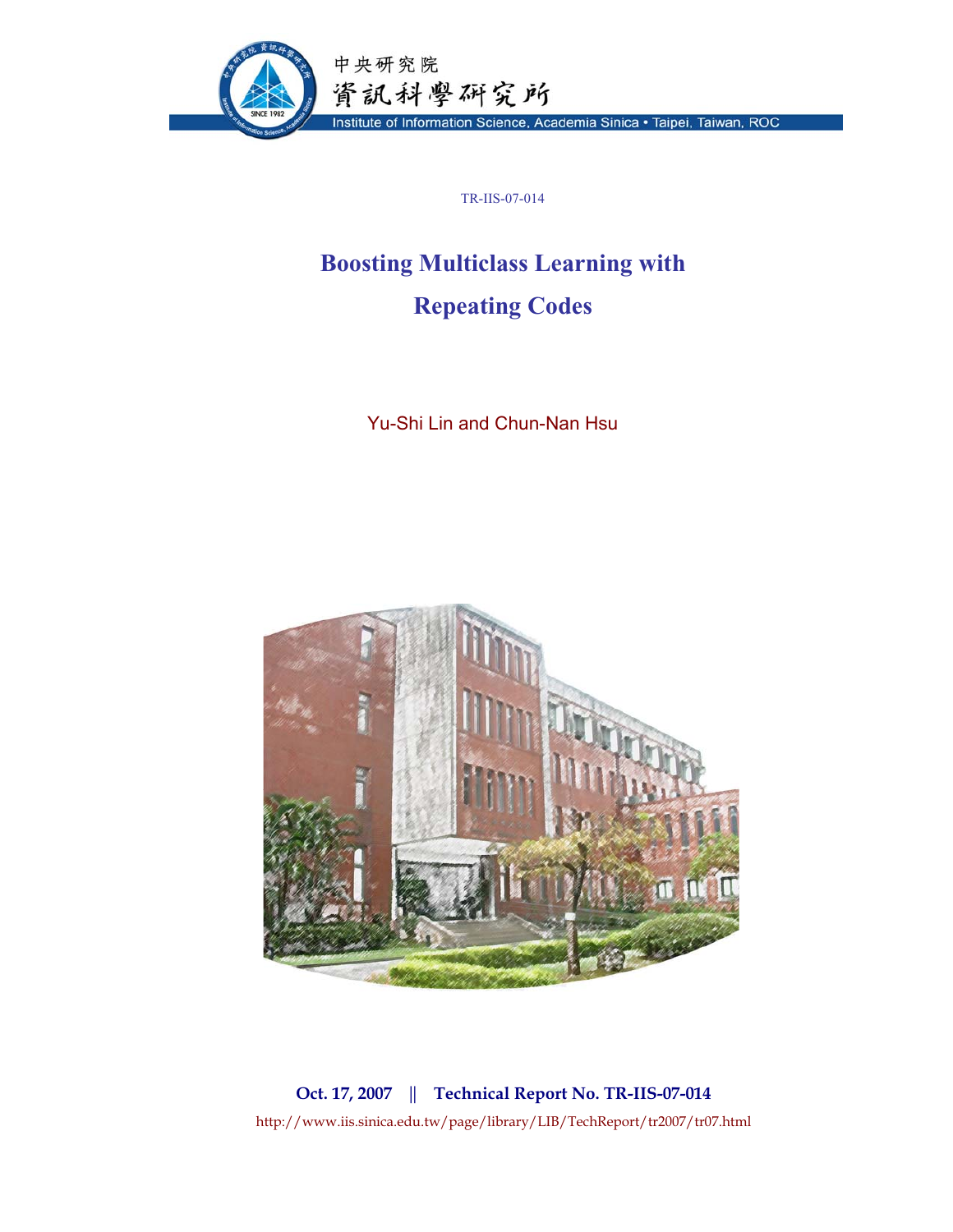# Boosting Multiclass Learning with Repeating Codes

Yu-Shi Lin Chun-Nan Hsu Institute of Information Science Institute of Information Science Academia Sinica Academia Sinica Taipei, Taiwan Taipei, Taiwan bathroom@iis.sinica.edu.tw chunnan@iis.sinica.edu.tw

#### Abstract

A long-standing goal of machine learning is to build a system which can detect a large number of classes with accuracy and efficiency. Some relationships between classes would become a scale-free network in which we can classify the assigned class very fast. Many available methods for multiclass problems have been proposed in the literatures, such as AdaBoost.ECC [4], AdaBoost.ERP, [7] and JointBoost [12]. However, many of them are inaccurate or time-consuming on training. In this paper, we propose a new algorithm, called AdaBoost.ERC, which combines the approach of Dietterich and Bakiri [2] based on error correcting output codes (ECOC) and Shapire's boosting algorithm [3] [10]. With advantages of both concepts, our new approach achieves better performance compared to AdaBoost.ECC, AdaBoost.ERP, and JointBoost.

Keywords: multiclass learning, scale-free network, ECOC, AdaBoost

## 1. Introduction

In our previous research and experiences in machine learning, we found that it is difficult to learn a large number of classes with accuracy and efficiency. For example, in a recommend system, the underlying concept would detect potential customers for cold sellers [6]; however, a large proportion of all products are cold sellers. Other examples such as applications include large vocabulary speech categorization [8], natural language processing tasks [5], and object recognition in cluttered scenes [12] still have the same problem. Obviously, traditional methods require to train a classifier for each class independently. When classes are increasing, we need applying a large number of different classifiers to those classes. As a result, the computational complexity and the sample complexity scales linearly with the number of classes to be detected.

In many practical applications, there are some relationships among classes and these relationships would become a scale-free network, where a small number of nodes have a very high degree of connections and most of the other nodes have a very small degree. In other words, some nodes are very important while a large majority of nodes are less important. It turns out that the degrees of nodes have a power-law distribution. Therefore, suppose there is an application where we have a large number of classes to classify, and they form a scale-free network. Then potentially we can learn to classify those important classes first.

In this paper, we want to take advantage of the scalefree network, we do not need to train a classifier independently. We propose sharing classifiers among different categories for constructing a scale-free network of classifiers. The key idea is to explore the property of short characteristic path length of a scale-free network. Therefore, a small number of related classifiers can be associated together to accurately classify a piece of data. Another important property of scale-free networks is robustness. It means that even if some nodes have breakdowns, the network still works well. That is, if our classifiers constitute a scale-free network, even if some of the classifiers fail, the network will still be robust and quickly find a route to complete the classification.

If we can reuse the learned classifiers, then the resources (i.e., time, training examples, etc.) require to learning a classifier for the majority of other classes will be decreased significantly. In this way, we can scale up the learning algorithm to a large number of classes. This is also more similar to human learning curves: initially, a baby takes a long time to learn to say a few words. But later, the baby can learn a lot of words very quick. Currently, no machine learning can achieve that kind of feat.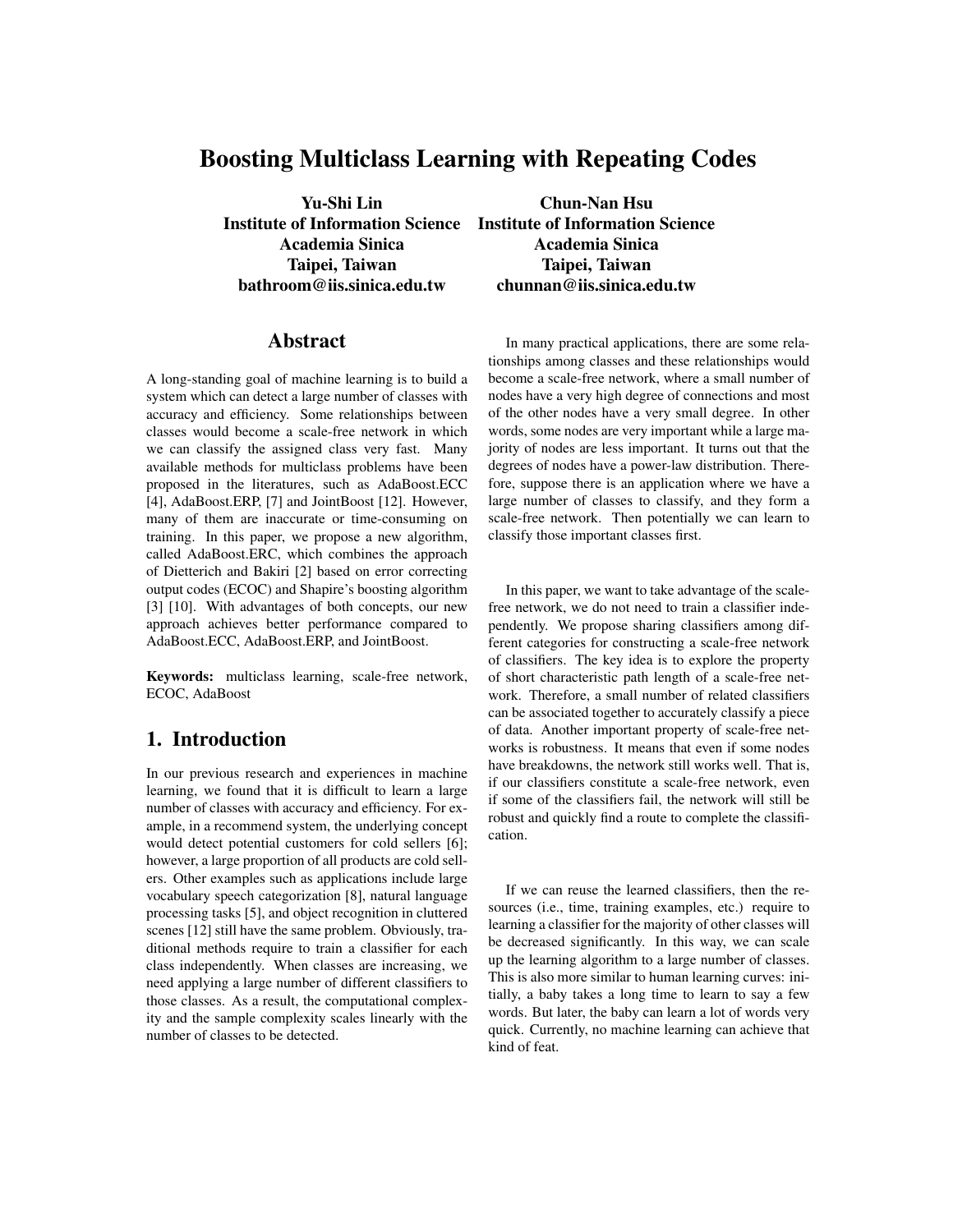#### 2. Related Work

Given training data  $D = \{(x_i, y_i)\}_{i=1}^n \in \mathcal{X} \times \mathcal{Y}$ <br>where X is the input space and  $\mathcal{Y} = \{1, K\}$  is where X is the input space and  $\mathcal{Y} = \{1, ..., K\}$  is the label space. Multiclass learning problems involve finding an unknown function  $H$  such that the value of  $E_{(x,y)\in D}[H(x) \neq y]$  is minimun. The complexity of multiclass learning problems is increasing with the number of clsses. Because of good performance of binary classifiers, most muticlass learning tasks are solved by reducing to multiple binary classification problems [1]. There are many available algorithms for learning binary classification problems. The AdaBoost algorithm introduced in 1995 by Freund and Shapire is the most popular one of them [3]. AdaBoost works by repeatedly reweighting examples and rerunning the weak learner whose accuracy is only better than random guessing on these reweighted examples. Finally, the combined ensemble is a weighted vote of the weak classifiers. Because AdaBoost focuses on those hardest examples, the error rate of AdaBoost can be achieved arbitrarily small.

For dealing with multiclass problems, we investigate the approach of Dietterich and Bakiri [2] based on error correcting output codes (ECOC), which is designed to handle multiclass problems using only a binary learning algorithm. Given an error correcting output coding matrix  $M \in \{-1, +1\}^{K \times T}$ , where T is the length of a codeword and K is the number of classes. Here,  $M(k)$ denotes the  $k - th$  row of the matrix M, that is, a codeword for class  $k$ . Each column of  $M$  defines a binary partition of  $K$  classes over data, then a binary classifier is trained. After  $T$  training steps, it produces  $T$  classifiers  $h_1, ..., h_T$ . A given new example is then classified by choosing the class whose associated codeword is the closest in Hamming distance to the sequence of the predictions generated by  $h_1, ..., h_T$ .

The most fascinating property of ECOC is that the code can correct some bit errors. It means that even some bit positions of codeword predict incorrectly, the nearest codeword will still be the correct codeword. A review of the literature indicate that combining AdaBoost algorithm with the method of ECOC is faster and better in experiment and in theory than other multiclass algorithms. Those variants of ECOC include AdaBoost.ECC, AdaBoost.ERP, and JointBoost. Their algorithms are depicted in Figure 1, 2, and 3. (Note: In these figures,  $I(\phi)$  is an indicator function defined to be 1 if proposition  $\phi$  holds and 0 otherwise.)

#### 3. Proposed Approach

The two primary properties of scale-free network: (1) average short path length between any two nodes; (2)

robustness of network. In our research, we want to construct classifiers to achieve those properties of scalefree network. We think using ECOC may be a good start. The error correcting property of the code is like the robustness of scale-free network, that is, even the system make a little breakdown it will still work well. Furthermore, binary partition of each column of code can be regard as sharing knowledge among different classes. Then if we want to classify some assigned class, we may pick partial columns of codes which are associated about assigned class to classify. That is like the average short path length of scale-free network. Therefore, using ECOC is our proposal approach. For making ECOC to achieve better performance, our proposal algorithm also combine with boosting. Our new method differs from the above mentioned algorithms.

More specifically, given an input  $x$ , the ensemble output  $H(x)=(h_1(x),..., h_T(x))$  is computed, and the Hamming distance is used to predict the class of  $x$ . The Hamming distance between  $H(x)$  and  $k - th$  row  $M(k)$  is defined as

$$
\triangle(M(k), H(x)) = \sum_{t=1}^{T} (1 - M(k, t)h(x))/2.
$$
 (1)

Then the predicted class  $\hat{y}$  is

$$
\hat{y} = \arg\min \triangle (M(k), H(x)).
$$
 (2)

If we want to classify an example  $(x, y)$  correctly,  $\Delta(M(y), H(x))$  must be smaller than  $\Delta(M(k), H(x))$ for any  $k \neq y$ . Like AdaBoost.ECC, we adopt their definition *margin* of the example  $(x, y)$  for class k. That is,

$$
\rho_k(x, y) = \triangle(M(k), H(x)) - \triangle(M(y), H(x)). \tag{3}
$$

[11]. Intuitionally, we want to design a learning algorithm which can let the margins of the training examples be as large as possible. As AdaBoost.ECC and AdaBoost.ERP, they optimize an exponential objective function based on the margins

$$
C_M(H) = \sum_{n=1}^{N} \sum_{k \neq y_n} e^{-\rho_k(x_n, y_n)}.
$$
 (4)

Given a matrix M, we want to find a optimal classifier H such that objective function  $C_M(H)$  minimum. Using the negative gradient method to minimize the objective function. The negative gradient can be reduced to

$$
U_t \sum_{n=1}^{N} D_t(n) M(y_n, t) h_t(x_n) = U_t(1 - 2\epsilon_t), \quad (5)
$$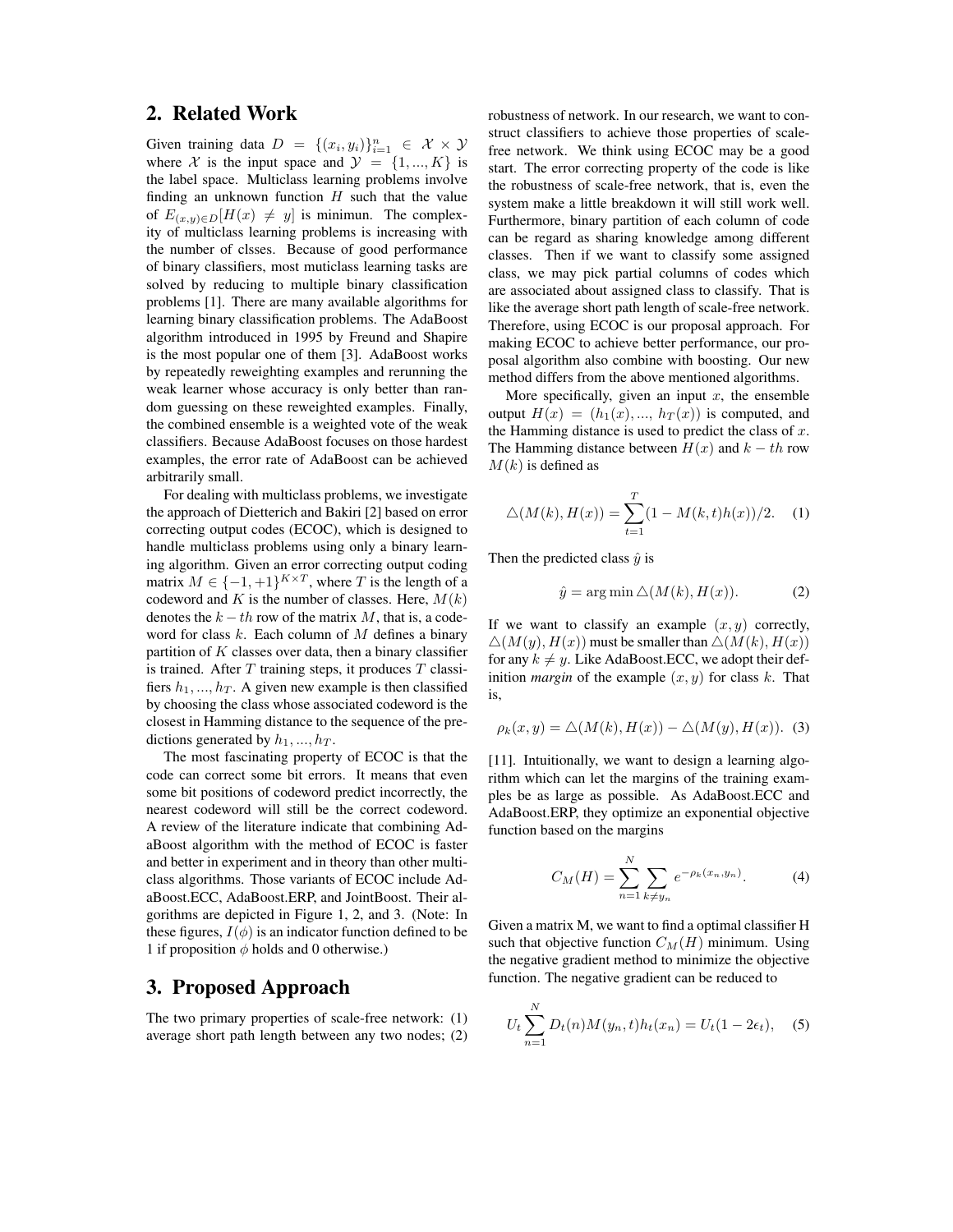| <b>Input:</b> A training set $\{(x_n, y_n)\}_{n=1}^N$ ; length of codeword T                              |
|-----------------------------------------------------------------------------------------------------------|
| <b>Initialize:</b> $\tilde{D}_1(n,k) = I(k \neq y_n)/N(K-1)$                                              |
| <b>For:</b> $t = 1, 2, , T$                                                                               |
| $\cdot$ Choose the $t - th$ column $M(\cdot, t) \in \{-1, +1\}^K$                                         |
| $U_t = \sum_{n=1}^{N} \sum_{k=1}^{K} \tilde{D}_t(n,k) I(M(k,t) \neq M(y_n,t))$                            |
| $D_t(n) = U_t^{-1} \sum_{k=1}^K \tilde{D}_t(n,k) I(M(k,t) \neq M(y_n,t))$                                 |
| Train a decision stump $h_t$ with distribution $D_t$                                                      |
| $\tilde{D}_{t+1}(n,k) = \tilde{Z}_t^{-1} \cdot \tilde{D}_t(n,k) \cdot exp^{-h_t(x_n)(M(y_n,t)-M(k,t))/2}$ |
| where $Z_t$ is a normalization factor.                                                                    |
| End                                                                                                       |
| <b>Output</b> $H(x) = \arg \max_{k \in Y} \sum_{t=1}^{T} h_t(x) M(k, t)$                                  |
|                                                                                                           |

Figure 1: A description of AdaBoost.ECC

where  $U_t$  and  $D_t(n)$  are defined in Figure 1 and  $\epsilon_t$  is the error rate of classifier  $h_t$ . Both AdaBoost.ECC and AdaBoost.ERP try to maximize this negative gradient, then along the negative gradient we can get minimization of objective function  $C_M(H)$ . Let's review negative gradient again. It can be separated into two parts : one is  $U_t$  and the other is  $\epsilon_t$ . The larger  $U_t$  is, the stronger the error-correcting ability is. The  $\epsilon_t$  is the error rate of weak learners trained based on each column. It seems that in order to optimize the objective function, it should both maximize  $U_t$  and minimize  $\epsilon_t$ . Unfortunately, in empirical studying, there is a trade-off between  $U_t$  and  $\epsilon_t$ . However,  $U_t$  can be rewritten as

$$
U_t = \sum_{k,k' \in 1,...,K} I(M(k,t) \neq M(k',t)) \omega_t(k,k'),
$$
\n(6)

where  $\omega_t(k, k') = \sum_{n=1}^{N} \tilde{D}_t(n, k) I(k' = y_n)$  [9]. It is obvious to show that maximizing *II*, is a special case is obvious to show that maximizing  $U_t$  is a special case of the "Max-Cut" problem, which is known to be NPcomplete. Li [7] shows that even using max-cut for getting maximized  $U_t$ , the performance is not as good as expected. One probable reason is that the binary classification problems from max-cut are usually much "harder" for the base learner. Therefore, Li proposed repartition columns of code to make base learner easier to train in every iteration.

In our new method, however, we propose more a straightforward approach to make base learners get small error. Unlike Li's repartition code approach, we just repeat columns of code iteratively. Then we apply AdaBoost algorithm for each repeating column. Therefore, even for some "harder" columns which are produced by max-cut approach, as long as more repeating columns produced we still could get low error rate of these columns. We call our new algorithm Ad-

aBoost.ERC (AdaBoost with Error-correcting Repeat Code). Its algorithm is depicted in Figure 4.

In ECOC method, the fewer error bits we make, the shorter length of codeword we need. If we can get more accuracy in each position of codeword, the length of codeword is to scale approximately logarithmically with the number of classes. In order to achieve this goal, we apply AdaBoost for each column of code repeatedly until some specified number of repeats or specified error rate. In the next section, we will compare our new method with AdaBoost.ECC, AdaBoost.ERP, and JointBoost. Our experimental results show that AdaBoost.ERC performs significantly better than theirs.

### 4. Results

We tested our method experimentally on four multiclass benchmark problems available from the machine learning repository at UCI. These data sets have both training data and test data. The characteristics of the benchmarks used are summarized in Table 1. For the weak learner of AdaBoost, we used the decision stump which makes its prediction based on the result of a single test comparing one of the attributes to a threshold value. As mentioned above, maximizing  $U_t$  will make base learners hard to learn, so we choose the simplest option to produce each column of code uniformly and independently at random from  $\{-1, +1\}$  but ensuring half of column mapping to 1. We apply the same code to AdaBoost.ECC, AdaBoost.ERP, and AdaBoost.ERC except JointBoost. For JointBoost framework, its algorithm picks the subset of classes to share a classifier that maximally reduces the error on the weighted training set for all the classes. Other algorithms in our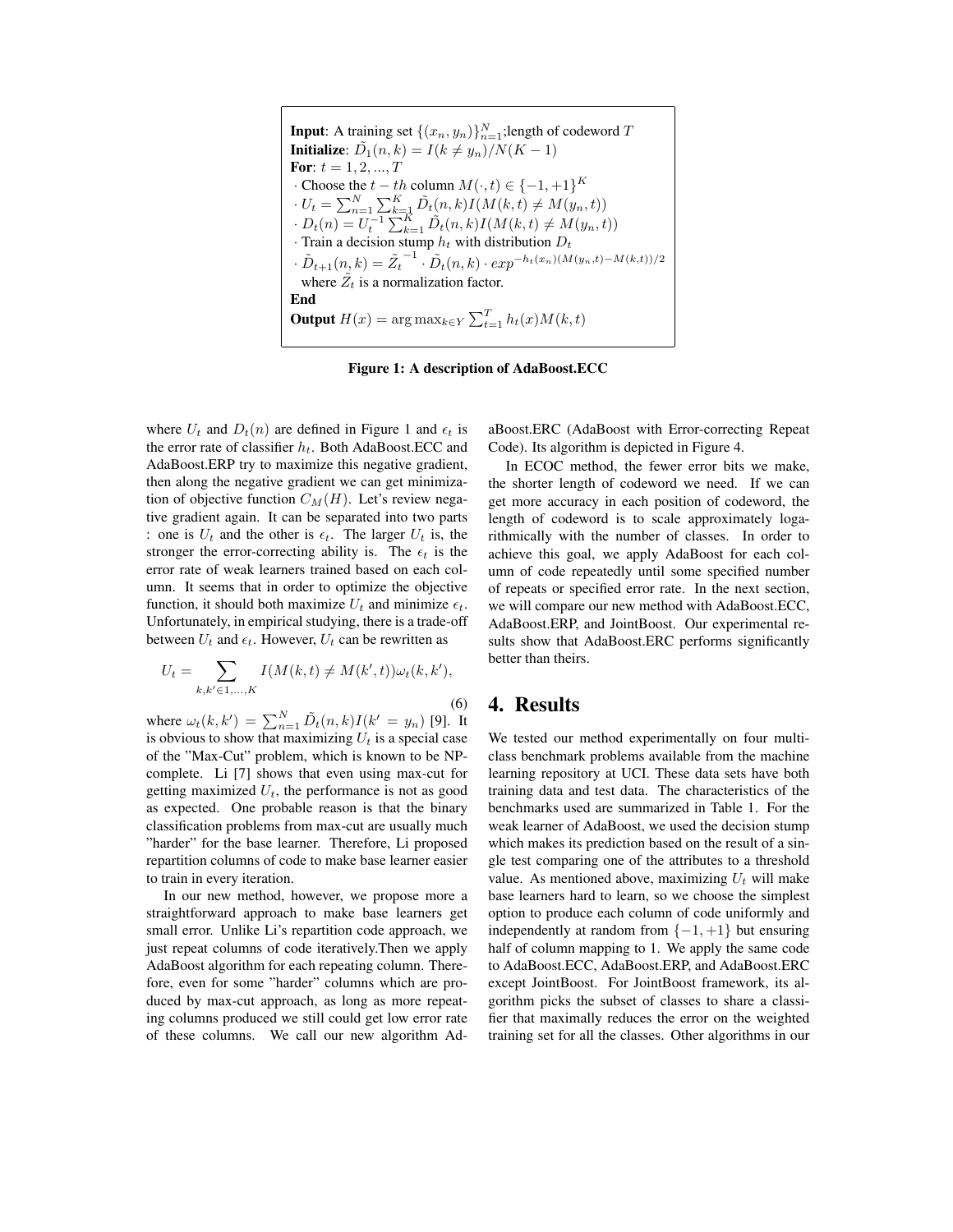**Input:** A training set  $\{(x_n, y_n)\}_{n=1}^N$ ; length of codeword  $T$ <br>**Initialize:**  $\tilde{D}_k(x, k) = I(k \neq x_k) / N(K-1)$ **Initialize:**  $\tilde{D}_1(n, k) = I(k \neq y_n)/N(K - 1)$ For:  $t = 1, 2, ..., T$  $\cdot$  Choose the  $t - th$  column  $M(\cdot, t) \in \{-1, +1\}^K$ · repeat Alternate learning and repartitioning  $\cdot U_t = \sum_{n=1}^{N} \sum_{k=1}^{K} \tilde{D}_t(n,k) I(M(k,t) \neq M(y_n,t))$  $\cdot D_t(n) = U_t^{-1} \sum_{k=1}^K \tilde{D}_t(n,k) I(M(k,t) \neq M(y_n,t))$ <br>  $\cdot$  Train a decision stump *h*, with distribution *D*. · Train a decision stump  $h_t$  with distribution  $D_t$ <br> $M(h, t) = \text{sign}[\sum_{k=1}^{K} \tilde{D}_{k}(x_k)]_h$  $M(k, t) = sign[\sum_{n:y_n=k} \sum_{l=1}^{K} \tilde{D}_t(n, l)h_t(x_n) - \sum_{n=1}^{N} \tilde{D}_t(n, k)h_t(x_n)]$ <br> **until** convergence or some specified steps  $\cdot \tilde{D}_{t+1}(n, k) = \tilde{Z}_t^{-1} \cdot \tilde{D}_t(n, k) \cdot exp^{-h_t(x_n)(M(y_n, t) - M(k, t))/2}$ where  $\tilde{Z}_t$  is a normalization factor. End **Output**  $H(x) = \arg \max_{k \in Y} \sum_{t=1}^{T} h_t(x) M(k, t)$ 



experiment are all based on the ECOC method so we specify the same length of the codeword for each algorithm. In order to make the results comparable, we set up the number of repartitions of AdaBoost.ERP equal to the number of repeats of AdaBoost.ERC. Figure 5 and Figure 6 show the training error and test error curves with the same length of the codeword for different data sets. It is obvious that AdaBoost.ERC gets the lowest training error and test error on each data set. And its performance continues to improve with the increasing of the number of repeats. We also found that the repartitions of AdaBoost.ERP converge quickly. It means that the repartitions would not change after a few steps, hence its performance is no longer improving. These phenomenons are displayed in Figure 7. (Note: In figures, the digit in the bracket is the number of repartitions/repeats of AdaBoost.ERP/AdaBoost.ERC.)

| data set  | t train | $\sharp$ test | attribute | t class |
|-----------|---------|---------------|-----------|---------|
| segment   | 2100    | 210           | 36        |         |
| optdigits | 3823    | 797           | 64        | 10      |
| pendigits | 7494    | 3498          | 16        | 10      |
| letter    | 16000   | 4000          | 16        | 64      |

Table 1:MultiClass DataSet from UCI

# 5 Conclusion

We have introduced a new multiclass boosting algorithm, AdaBoost.ERC, with error-correcting output codes and repeating. The repeating is meant to find a better prediction associated each position of the codeword. Our experimental results show that, compared with AdaBoost.ECC, AdaBoost.ERP, and JointBoost achieved the lowest training error and test error on the data set we used. Furthermore, we find out that repartition can improve the performance of base learner, however, after a few steps, the repartition will not change any more. Consequently, the performance of AdaBoost.ERP will not keep improving with the increasing number of repartitions. AdaBoost.ERC can conquer this drawback. In our future work, we hope that we can apply this new approach to constructing a scale-free network of classifiers for learning a large number of classes with accuracy and efficiency.

#### Acknowledgement

The research reported here is supported in part by the National Science Council, Taiwan under grant No. NSC 95-2221-E-001-038 and No. NSC 95-3112-B-001-017.

#### References

- [1] E. L. Allwein, R. E. Schapire, and Y. Singer. Reducing multiclass to binary: A unifying approach for margin classifiers. In *Proc. 17th International Conf. on Machine Learning*, pages 9–16. Morgan Kaufmann, San Francisco, CA, 2000.
- [2] T. G. Dietterich and G. Bakiri. Solving multiclass learning problems via error-correcting output codes. *Journal of Artificial Intelligence Research*, 2:263–286, 1995.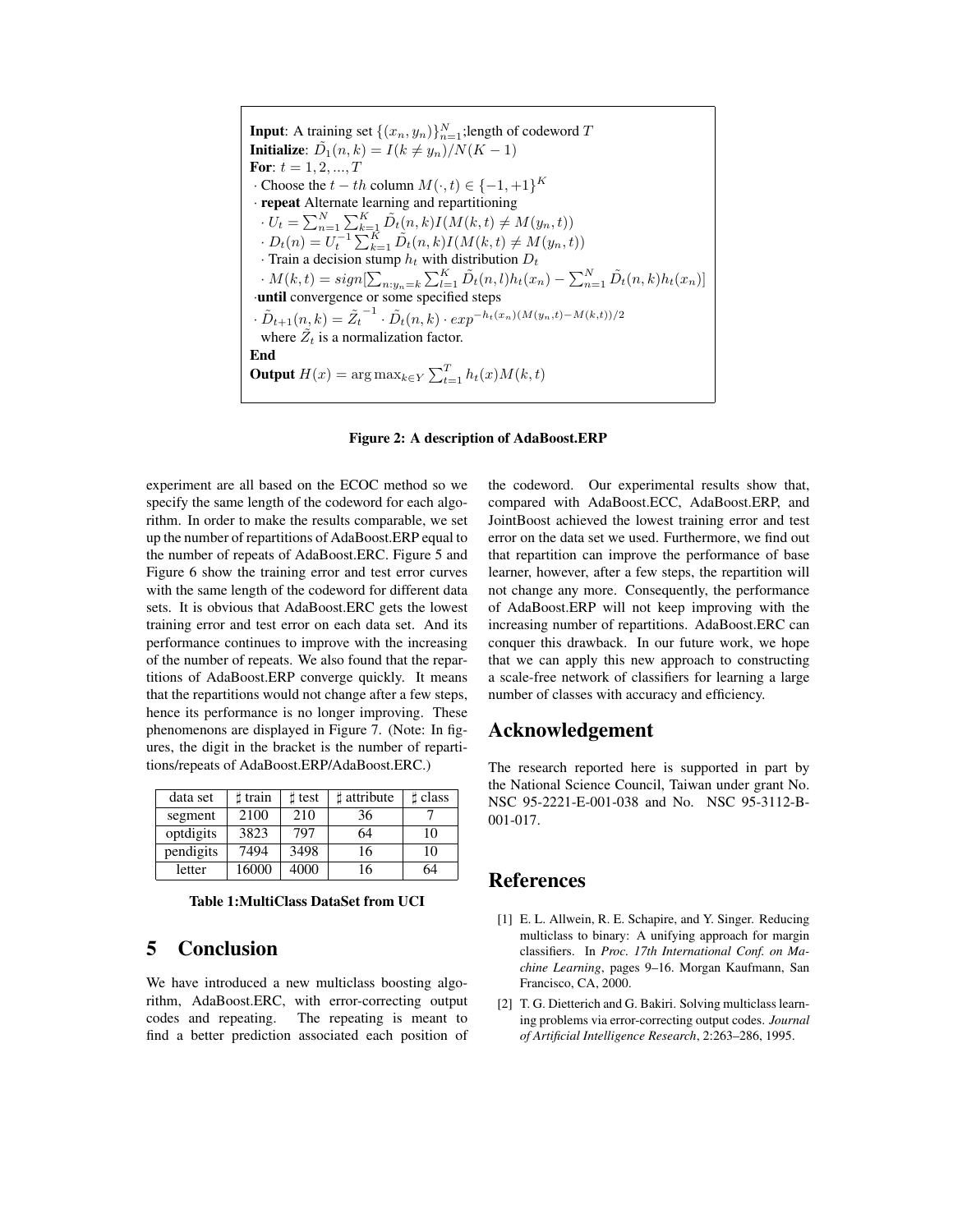**Input:** A training set  $\{(x_n, y_n)\}_{n=1}^N$ <br>**Initialize:**  $\tilde{D}_n(x, y_n) = 1/NK$ **Initialize:**  $\tilde{D}_1(n, k) = 1/NK$ <br>**For:**  $t = 1, 2, ..., T$ For:  $t = 1, 2, ..., T$ <br>For  $m = 1, 2$ · For  $m = 1, 2, ..., 2^K - 1$ <br>· Fit shared stump : · Fit shared stump :  $h_t(x_n, k) = \begin{cases} aI(x_n^f > \theta) + b & \text{if } k \in S(n) \\ c^k & \text{if } k \notin S(n) \end{cases}$  $c^k$  if  $k \notin S(n)$ · Evaluate error  $J_{wse}(m) = \sum_{k=1}^{K} \sum_{n=1}^{N} D_t(n,k) (z_n^k - h_t(x_n, k))^2$ where  $z_n^k = \begin{cases} 1 & \text{if } y_n = k \\ -1 & \text{if } y_n \neq k \end{cases}$ · Find best subset:  $m^* = \arg \min_m J_{wse}(m)$ · Update:  $H(x, k) = H(x, k) + h_t^{m^*}$  $D_{t+1}(x, k) = H(x, k) + h_t(x, k)$ <br>  $D_{t+1}(x_n, k) = Z_t^{-1} \cdot D_t(x_n, k) exp^{-z_n^k h_t^{m^k}(x_n, k)}$ <br>
where Z, is a normalization where  $Z_t$  is a normalization

#### Figure 3: A description of JointBoost

- [3] Y. Freund and R. E. Schapire. A decision-theoretic generalization of on-line learning and an application to boosting. In *European Conference on Computational Learning Theory*, pages 23–37, 1995.
- [4] V. Guruswami and A. Sahai. Multiclass learning, boosting, and error-correcting codes. In *Proc. 12th Annual Conference on Computational Learning Theory*, pages 145–155, 1999.
- [5] V. Hoste and W. Daelemans. Comparing bagging and boosting for natural language processing tasks: A typicality approach. In *Proceedings of the Tenth Belgian-Dutch Conference on Machine Learning*, Benelearn 2000, pages 101–108, 2000.
- [6] H.-S. Huang, K.-L. Lin, J. Y. jen Hsu, and C.-N. Hsu. Item-triggered recommendation for identifying potential customers of cold sellers in supermarkets. In *A Workshop on the Next Stage of Recommender Systems Research, in conjunction with the 2005 International Conference on Intelligent User Interfaces (IUI 2005)*, 2005.
- [7] L. Ling. Multiclass boosting with repartitioning. In *Proc. 23rd International Conference on Machine Learning*, 2006.
- [8] R.-Y. Lyu, D.-C. Lyu, M.-S. Liang, M.-H. Wang, Y.- C. Chiang, and C.-N. Hsu. A unified framework for large vocabulary speech recognition of mutually unintelligible chineseregionalects.. In *In Proceedings of the 8th International Conference on Spoken Language Processing (ICSLP2004)*, 2004.
- [9] R. E. Schapire. Using output codes to boost multiclass learning problems. In *Proc. 14th International Conference on Machine Learning*, pages 313–321. Morgan Kaufmann, 1997.
- [10] R. E. Schapire. A brief introduction to boosting. In *IJCAI*, pages 1401–1406, 1999.
- [11] Y. Sun, S. Todorovic, J. Li, and D. Wu. Unifying the error-correcting and output-code adaboost within the margin framework. In *Proceedings of the 22nd international conference on Machine learning*, pages 872–879, 2005.
- [12] A. Torralba, K. P. Murphy, and W. T. Freeman. Sharing features: efficient boosting procedures for multiclass object detection, 2004.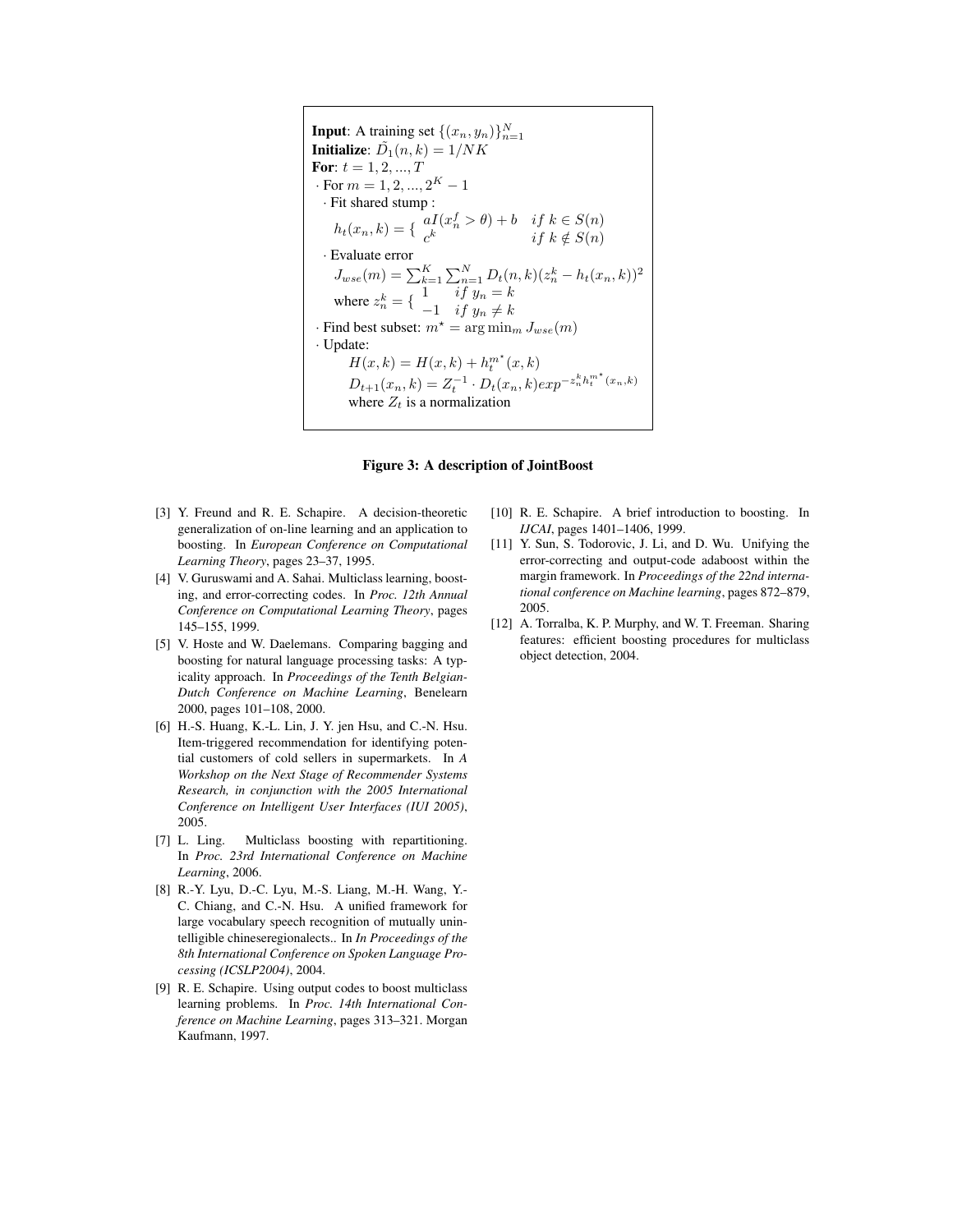**Input:** A training set  $\{(x_n, y_n)\}_{n=1}^N$ ; length of codeword  $T$ <br>**Initialize:**  $\tilde{D}_n(x, k) = I(k \neq u_1)/N(K-1)$ **Initialize:**  $D_1(n, k) = I(k \neq y_n)/N(K - 1)$ <br>For:  $t = 1, 2, ..., T$ For:  $t = 1, 2, ..., T$ <br>Choose the  $t - t$ · Choose the  $t - th$  column  $M(\cdot, t) \in \{-1, +1\}^K$ <br> $H = \sum_{k=0}^{N} \sum_{k=0}^{K} f(k) I(M(k, t) + M(\cdot))$  $\cdot U_t = \sum_{n=1}^{N} \sum_{k=1}^{K} \tilde{D}_t(n, k) I(M(k, t) \neq M(y_n, t))$  $\cdot D_t(n) = U_t^{-1} \sum_{k=1}^K \tilde{D}_t(n,k) I(M(k,t) \neq M(y_n,t))$ · **repeat**  $m = 1, ..., M$ <br>· Train a decision stu · Train a decision stump  $h_t^m$  with distribution  $D_t$ <br>  $D_t(n) = Z^{-1}$ ,  $D_t(n)$  exp $h_t^m(x_n)M(y_n,t)$  $\cdot D_t(n) = Z_t^{-1} \cdot D_t(n) exp^{-h_t^m(x_n)M(y_n,t)}$ <br>where Z, is a normalization factor where  $Z_t$  is a normalization factor<br> $b' = b' + b^m$  $\cdot h'_t = h'_t + h_t^m$ <br>**· until** some specified repeats or specified error rate  $t_t + h_t^m$ <br>ne spec  $\cdot \tilde{D}_{t+1}(n, k) = \tilde{Z}_t^{-1} \cdot \tilde{D}_t(n, k) \cdot exp^{-h'_t(x_n)(M(y_n, t) - M(k, t))/2}$ <br>where  $\tilde{Z}$  is a pormulization factor where  $Z_t$  is a normalization factor. End **Output**  $H(x) = \arg \max_{k \in Y} \sum_{t=1}^{T} h_t'(x) M(k, t)$ 

Figure 4: A description of AdaBoost.ERC



Figure 5: Training Error on UCI DataSet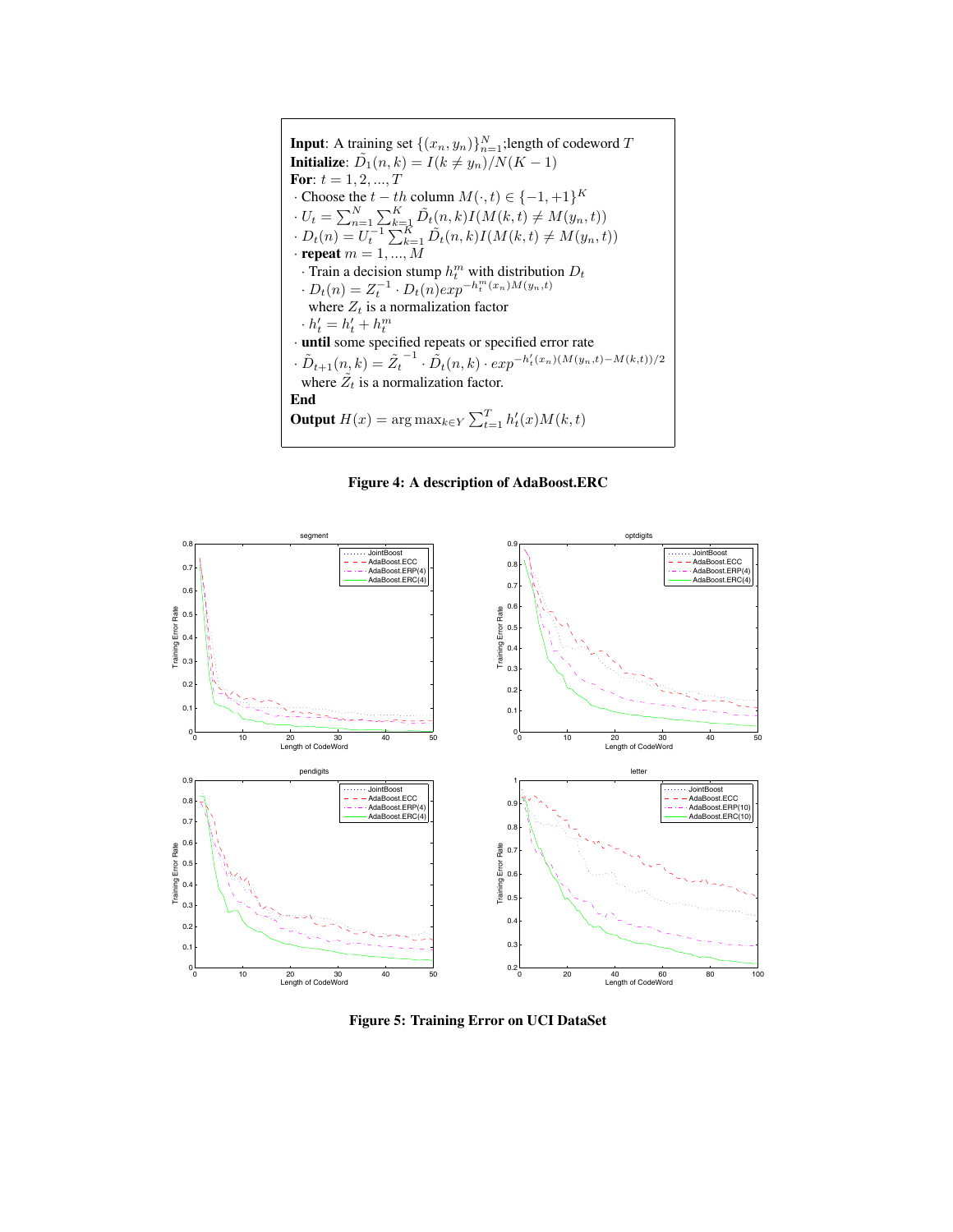

Figure 6: Testing Error on UCI DataSet